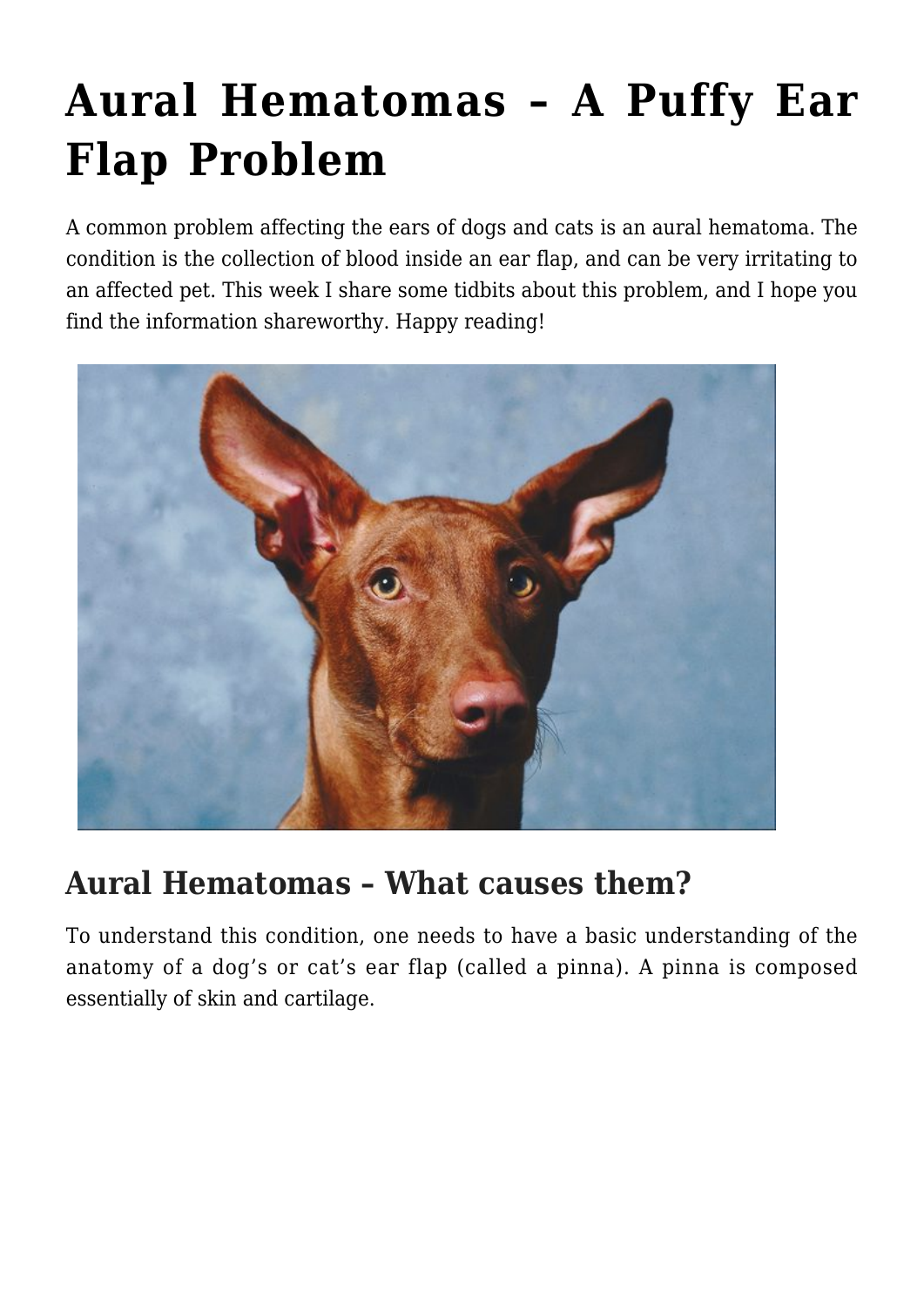

For reasons not yet completely understood, blood accumulates between the cartilage and the skin of a pinna. A common theory to explain the formation of aural hematomas is excessive head shaking induces small cracks/fractures in the cartilage and concurrently rupture small blood vessels. Blood subsequently pools between the skin and cartilage. A common reason for excessive head shaking in dogs in inflammation and infection of the external ear canal – this condition is called [otitis externa.](http://criticalcaredvm.com/otitis-externa-a-common-ear-problem-in-dogs/) However, many pets who develop aural hematomas do not have a history of this condition.

## **Aural Hematomas – How are they diagnosed?**

Diagnosing ear hematomas is relatively straightforward and is based on physical examination findings. They are documented more commonly in dogs than cats. Other potential causes of ear flap swelling are cysts, abscesses, and cancers. As mentioned earlier, many affected pets have a history of head shaking secondary to [otitis externa.](http://criticalcaredvm.com/otitis-externa-a-common-ear-problem-in-dogs/) An ear with a relatively fresh aural hematoma looks like a major swelling of the ear flap. The enlargement is soft and fluid-filled. As days pass without intervention, the fluid becomes organized and scar tissue forms. Ear with chronic hematomas feel firm and the pinnae often appear disfigured. A veterinarian will evaluate the external ear canal for evidence of inflammation and infection.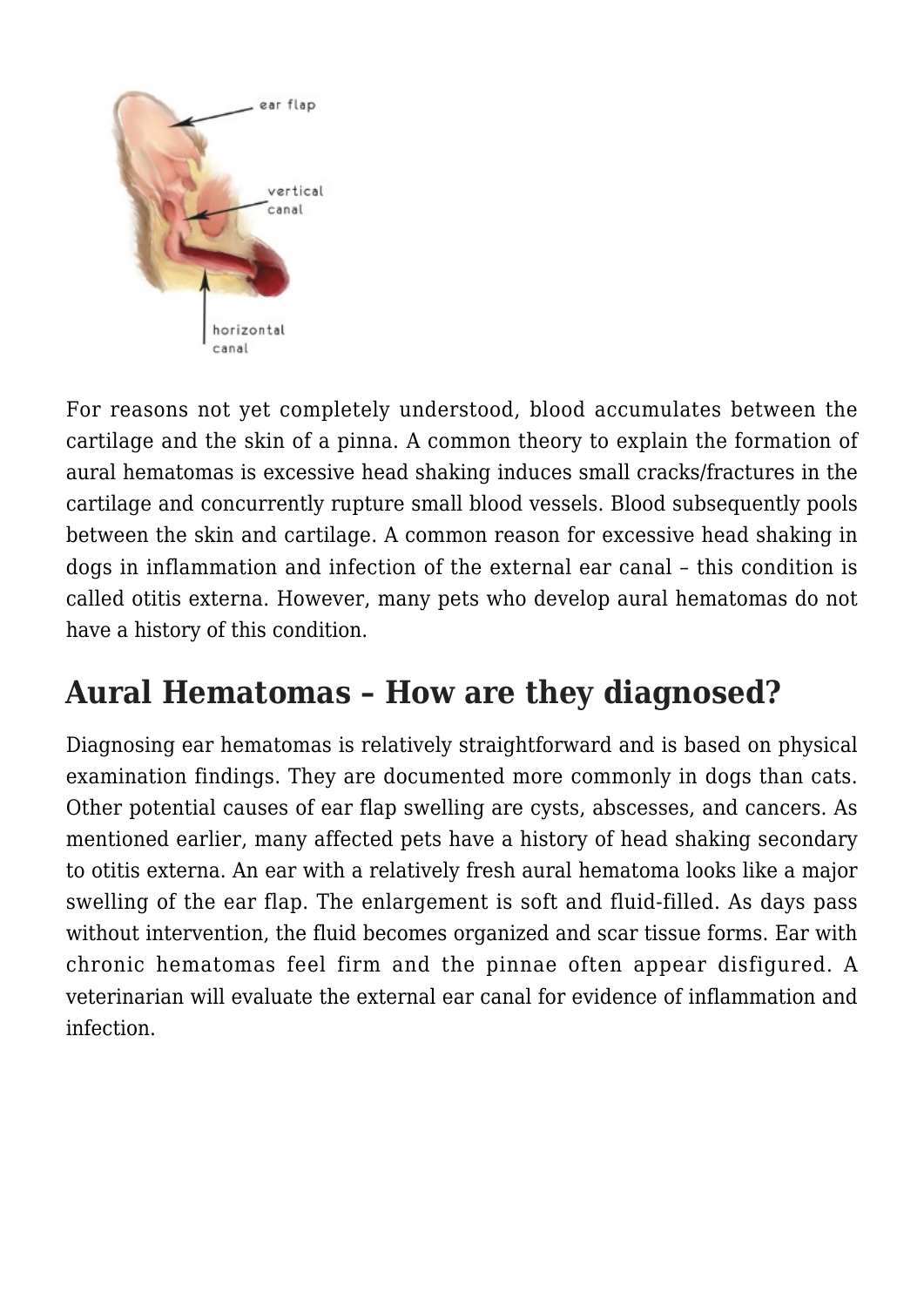

A dog with an aural hematoma of the left ear.



A cat with an aural hematoma of the left ear.